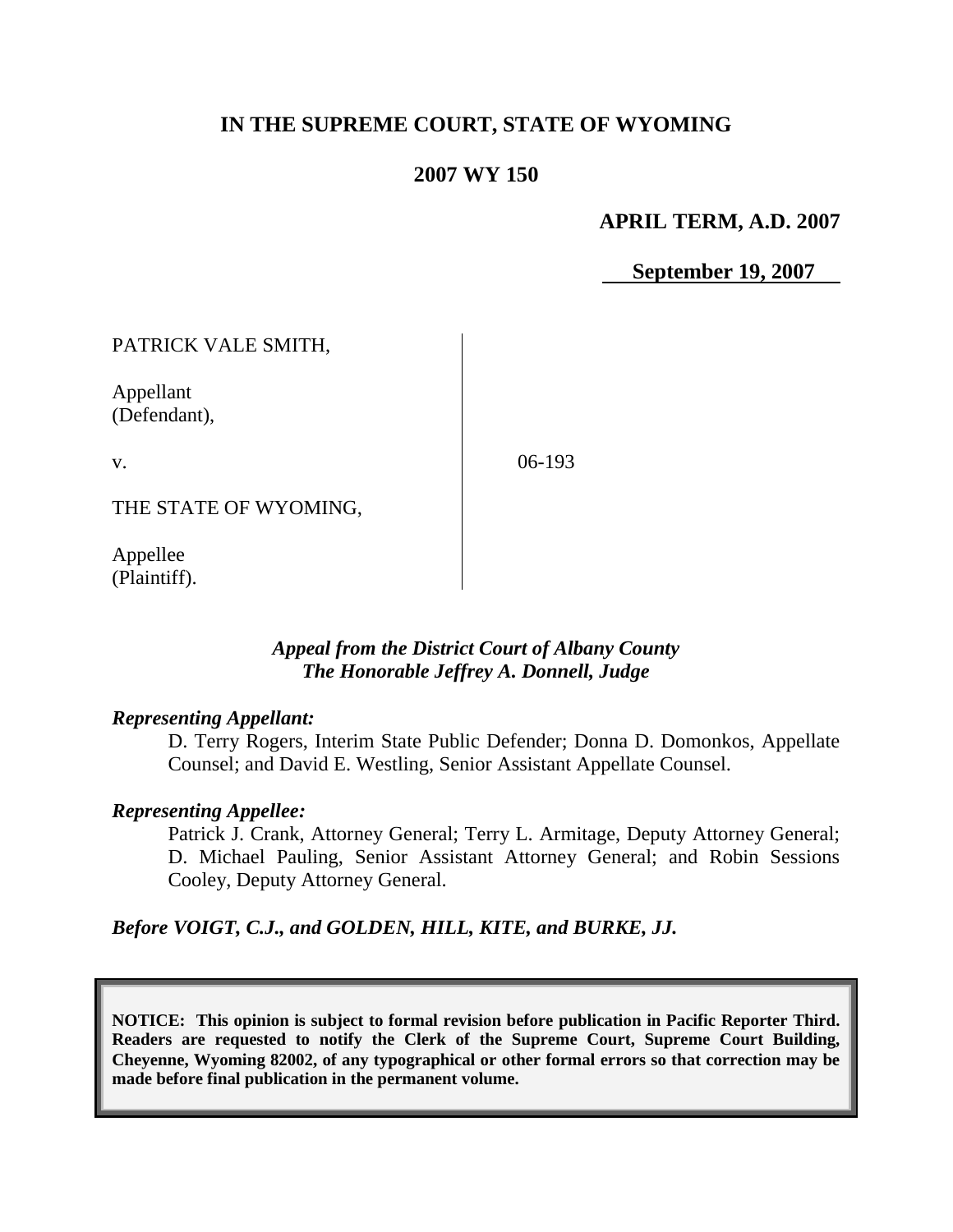#### **VOIGT, Chief Justice.**

[¶1] Appellant, Patrick Vale Smith, claims reversible error occurred when a prosecutor, who Appellant claims represented him when he was charged with driving without insurance ten years earlier, argued for the State at his sentencing for various drug charges. We affirm.

#### **ISSUE**

[¶2] Is there reversible error where Appellant claims that one of the prosecutors, who argued at his sentencing for various drug charges, represented Appellant nearly ten years earlier when he was charged with driving without insurance, where Appellant did not object to the prosecutor's appearance at sentencing and where the only evidence of the earlier representation is a single document attached to Appellant's brief and not included in the official record?

### **FACTS**

[¶3] Appellant pled guilty to possession with intent to deliver methamphetamine, in violation of Wyo. Stat. Ann. § 35-7-1031(a)(i)(LexisNexis 2007), and to possession of marijuana, in violation of Wyo. Stat. Ann. § 35-7-1031(c)(ii)(LexisNexis 2007). Two different prosecutors handled the case in chief and argument at sentencing. Appellant takes exception to the prosecutor who argued his sentencing, claiming that the prosecutor should not have been allowed to participate in Appellant's prosecution because he represented Appellant on a charge of driving without insurance nearly ten years ago. Appellant did not object at sentencing. No proof related to this allegation appears in the designated record. Appellant relies solely on one document appended to his brief to support his argument on appeal.

#### **STANDARD OF REVIEW**

[¶4] We will analyze Appellant's claim under plain error because Appellant failed to object to the alleged error at trial. *Blumhagen v. State*, 11 P.3d 889, 894 (Wyo. 2000). Appellant must prove three things to meet the standard for reversible plain error. *Id*. First, he must demonstrate that the record clearly presents the incident alleged to be error. *Id.* Second, he must show that a clear and unequivocal rule of law was violated in a clear and obvious way. *Id*. Third and last, Appellant must prove that he was denied a substantial right resulting in material prejudice. *Id*.